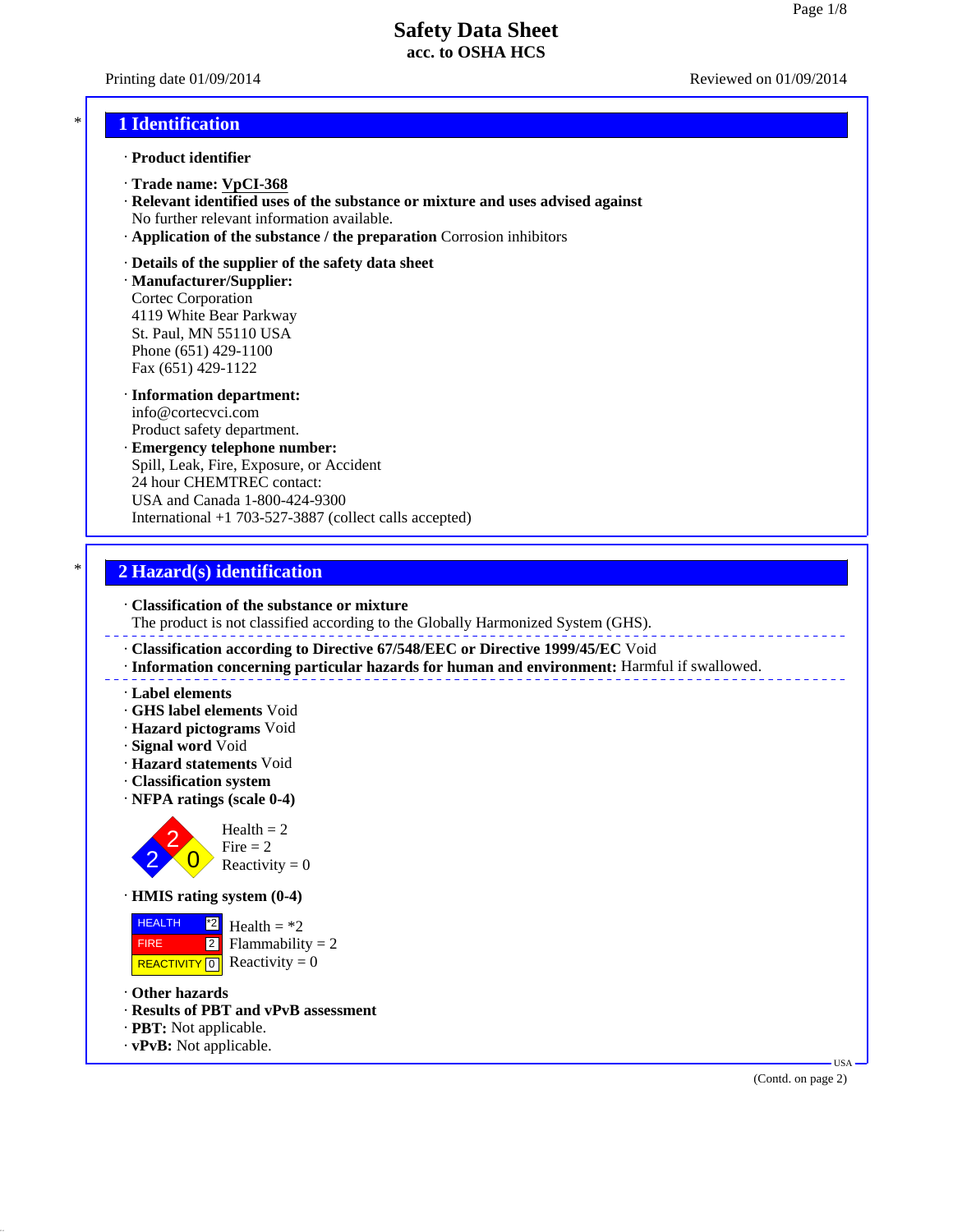Printing date 01/09/2014 **Reviewed on 01/09/2014** Reviewed on 01/09/2014

#### **Trade name: VpCI-368**

(Contd. of page 1)

25-50%

# \* **3 Composition/information on ingredients**

#### · **Chemical characterization: Mixtures**

· **Description:** Mixture of the substances listed below with nonhazardous additions.

#### · **Dangerous components:**

|                   | CAS: 64742-88-7 Solvent naphtha (petroleum), medium aliph. $\mathbf{X}$ Xn R65 |                                                        |
|-------------------|--------------------------------------------------------------------------------|--------------------------------------------------------|
| EINECS: 265-191-7 |                                                                                | $\overline{\diamond}$ H226; $\overline{\diamond}$ H302 |

· **Additional information** For the wording of the listed risk phrases refer to section 16.

# \* **4 First-aid measures**

#### · **Description of first aid measures**

- · **General information** No special measures required.
- · **After inhalation** Supply fresh air; consult doctor in case of complaints.
- · **After skin contact** If skin irritation continues, consult a doctor.
- · **After eye contact** Rinse opened eye for several minutes under running water.
- · **After swallowing**

If swallowed, do not induce vomiting: seek medical advice immediately and show this container or label

- · **Information for doctor**
- · **Most important symptoms and effects, both acute and delayed** No further relevant information available.
- · **Indication of any immediate medical attention and special treatment needed**
- No further relevant information available.

### **5 Fire-fighting measures**

- · **Extinguishing media**
- · **Suitable extinguishing agents**
- CO2, extinguishing powder or water spray. Fight larger fires with water spray or alcohol resistant foam.
- · **Special hazards arising from the substance or mixture**

In case of fire, the following can be released:

Sulphur dioxide (SO2)

Nitrogen oxides (NOx)

Carbon monoxide (CO)

In certain fire conditions, traces of other toxic gases cannot be excluded.

· **Advice for firefighters**

· **Protective equipment:** Wear self-contained respiratory protective device.

## \* **6 Accidental release measures**

#### · **Personal precautions, protective equipment and emergency procedures**



Wear protective equipment. Keep unprotected persons away.

Keep away from ignition sources Ensure adequate ventilation

- · **Environmental precautions:** Do not allow to enter sewers/ surface or ground water.
- · **Methods and material for containment and cleaning up:**

Absorb with liquid-binding material (sand, diatomite, acid binders, universal binders, sawdust).

(Contd. on page 3)

USA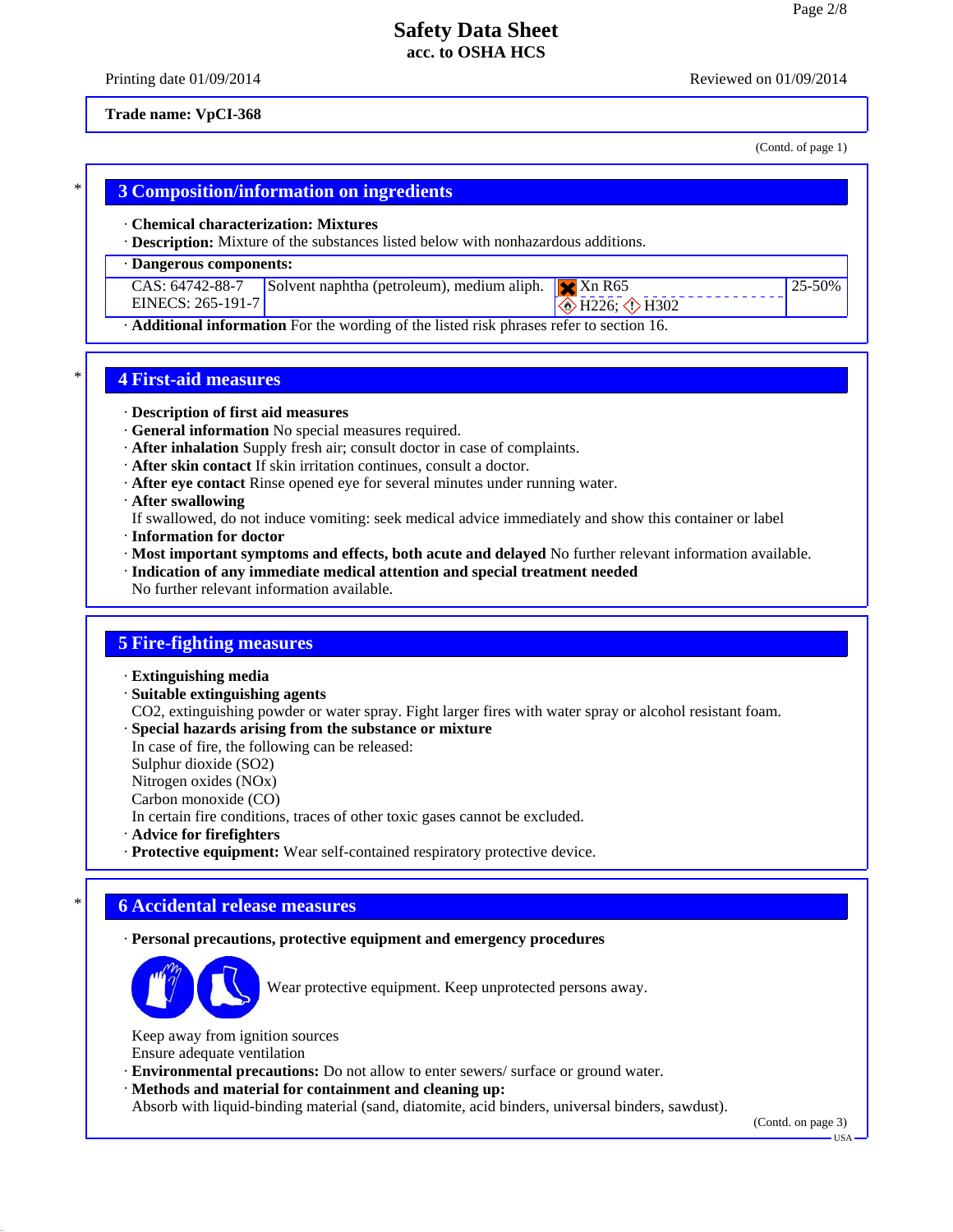Printing date 01/09/2014 Reviewed on 01/09/2014

(Contd. of page 2)

#### **Trade name: VpCI-368**

#### · **Reference to other sections**

No dangerous substances are released. See Section 7 for information on safe handling See Section 8 for information on personal protection equipment. See Section 13 for disposal information.

# \* **7 Handling and storage**

#### · **Handling**

- · **Precautions for safe handling** No special measures required.
- · **Information about protection against explosions and fires:**



Keep ignition sources away - Do not smoke.

Protect against electrostatic charges. Use explosion-proof apparatus / fittings and spark-proof tools.

- · **Conditions for safe storage, including any incompatibilities**
- · **Storage**
- · **Requirements to be met by storerooms and receptacles:** Use only receptacles specifically permitted for this substance/product. Store only in unopened original receptacles.
- · **Information about storage in one common storage facility:** Store away from foodstuffs. Store away from oxidizing agents.
- · **Further information about storage conditions:** None.
- · **Specific end use(s)** No further relevant information available.

# \* **8 Exposure controls/personal protection**

| Additional information about design of technical systems: No further data; see item 7. |  |  |
|----------------------------------------------------------------------------------------|--|--|
|----------------------------------------------------------------------------------------|--|--|

· **Control parameters**

| · Components with limit values that require monitoring at the workplace:                                                                                                                                                                                                                |                    |  |
|-----------------------------------------------------------------------------------------------------------------------------------------------------------------------------------------------------------------------------------------------------------------------------------------|--------------------|--|
| 471-34-1 calcium carbonate $(\leq 2.5\%)$                                                                                                                                                                                                                                               |                    |  |
| PEL Long-term value: $15*5**mg/m3$<br>*total dust **respirable fraction                                                                                                                                                                                                                 |                    |  |
| REL Long-term value: $10^*$ 5 <sup>**</sup> mg/m <sup>3</sup><br>*total dust **respirable fraction                                                                                                                                                                                      |                    |  |
| TLV TLV withdrawn                                                                                                                                                                                                                                                                       |                    |  |
| · Additional information:<br>CONTROL PARAMETERS: 10mg/m3 inhalable and 4mg/m3 respirable 8 hr TWA.<br>The lists that were valid during the creation were used as basis.                                                                                                                 |                    |  |
| Exposure controls<br>· Personal protective equipment<br>· General protective and hygienic measures<br>Immediately remove all soiled and contaminated clothing<br>Do not inhale gases / fumes / aerosols.<br>The usual precautionary measures for handling chemicals should be followed. | (Contd. on page 4) |  |
|                                                                                                                                                                                                                                                                                         | - USA              |  |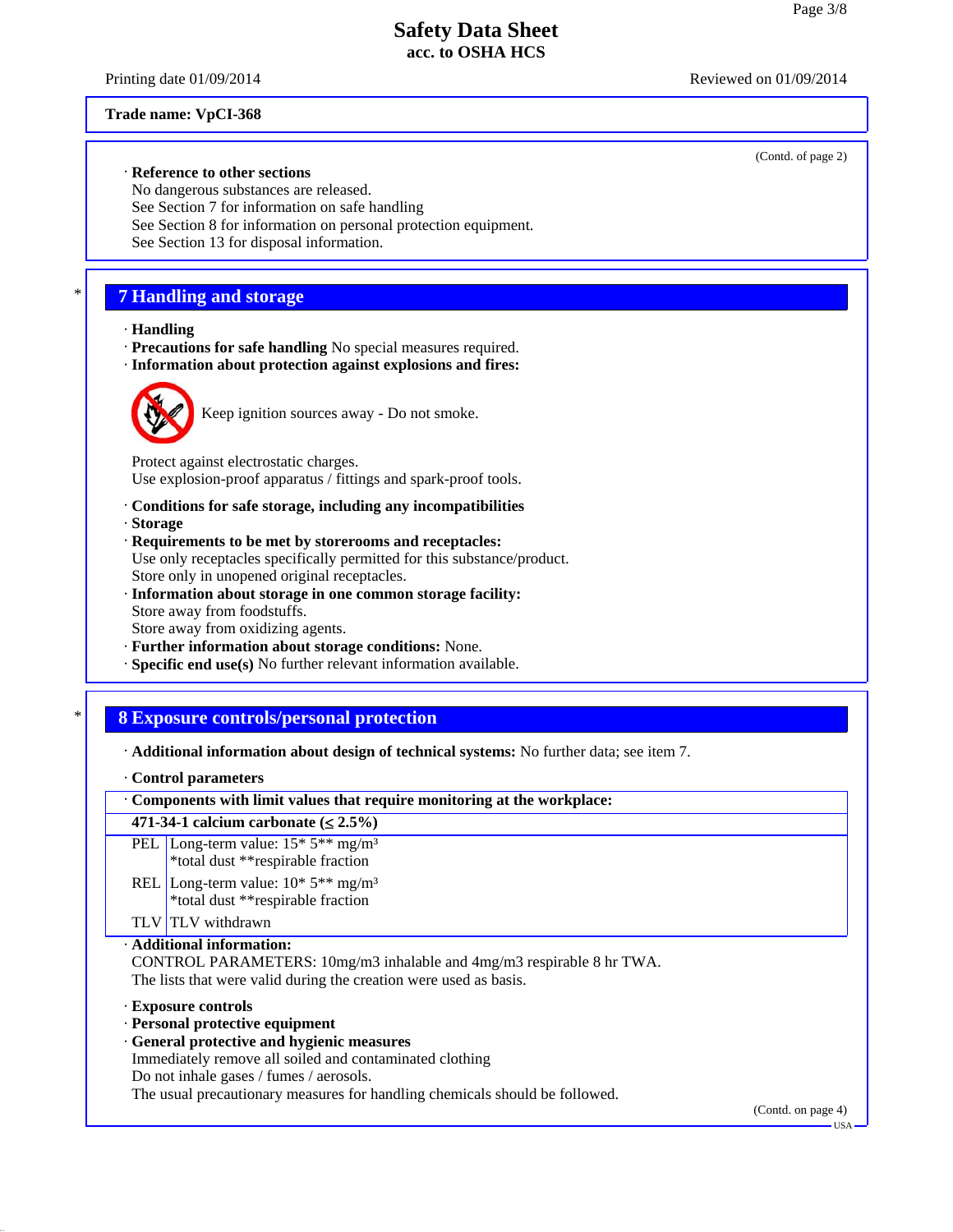Printing date 01/09/2014 Reviewed on 01/09/2014

(Contd. of page 3)

#### **Trade name: VpCI-368**

#### · **Breathing equipment:**



In case of brief exposure or low pollution use respiratory filter device. In case of intensive or longer exposure use respiratory protective device that is independent of circulating air.

#### · **Protection of hands:**

Neoprene gloves

Solvent resistant gloves

Use gloves of stable material (e.g. Nitrile) - if necessary tricoted to improve the wearability.

The glove material has to be impermeable and resistant to the product  $\overline{I}$  the substance the preparation.

Selection of the glove material on consideration of the penetration times, rates of diffusion and the degradation

#### · **Penetration time of glove material**

The exact break through time has to be found out by the manufacturer of the protective gloves and has to be observed.

· **Eye protection:** Goggles recommended during refilling.

· **Body protection:** Protective work clothing.

# \* **9 Physical and chemical properties**

| · Information on basic physical and chemical properties<br><b>General Information</b> |                                                                                               |  |
|---------------------------------------------------------------------------------------|-----------------------------------------------------------------------------------------------|--|
| $\cdot$ Appearance:                                                                   |                                                                                               |  |
| Form:                                                                                 | Viscous liquid                                                                                |  |
| Color:                                                                                | Dark brown                                                                                    |  |
| · Odor:                                                                               | Characteristic                                                                                |  |
| Odour threshold:                                                                      | Not determined.                                                                               |  |
| $\cdot$ pH-value:                                                                     | Not determined.                                                                               |  |
| Change in condition                                                                   |                                                                                               |  |
| <b>Melting point/Melting range:</b>                                                   | undetermined                                                                                  |  |
| <b>Boiling point/Boiling range:</b>                                                   | undetermined                                                                                  |  |
| · Flash point:                                                                        | 70 °C (158 °F) (TCC)                                                                          |  |
| · Flammability (solid, gaseous)                                                       | Not applicable.                                                                               |  |
| · Ignition temperature:                                                               | 265 °C (509 °F)                                                                               |  |
| · Decomposition temperature:                                                          | Not determined.                                                                               |  |
| $\cdot$ Auto igniting:                                                                | Product is not selfigniting.                                                                  |  |
| · Danger of explosion:                                                                | Product is not explosive. However, formation of explosive air/vapor<br>mixtures are possible. |  |
| · Explosion limits:                                                                   |                                                                                               |  |
| Lower:                                                                                | 0.6 Vol %                                                                                     |  |
| <b>Upper:</b>                                                                         | 6.5 Vol %                                                                                     |  |
| $\cdot$ Vapor pressure at 20 °C (68 °F):                                              | 6.6 hPa (5 mm Hg)                                                                             |  |
| $\cdot$ Density at 20 °C (68 °F):                                                     | 0.90-0.93 g/cm <sup>3</sup> (7.511-7.761 lbs/gal)                                             |  |
| · Relative density                                                                    | Not determined.                                                                               |  |
| · Vapour density                                                                      | Not determined.                                                                               |  |
| · Evaporation rate                                                                    | Not determined.                                                                               |  |
|                                                                                       | (Contd. on page 5)                                                                            |  |

USA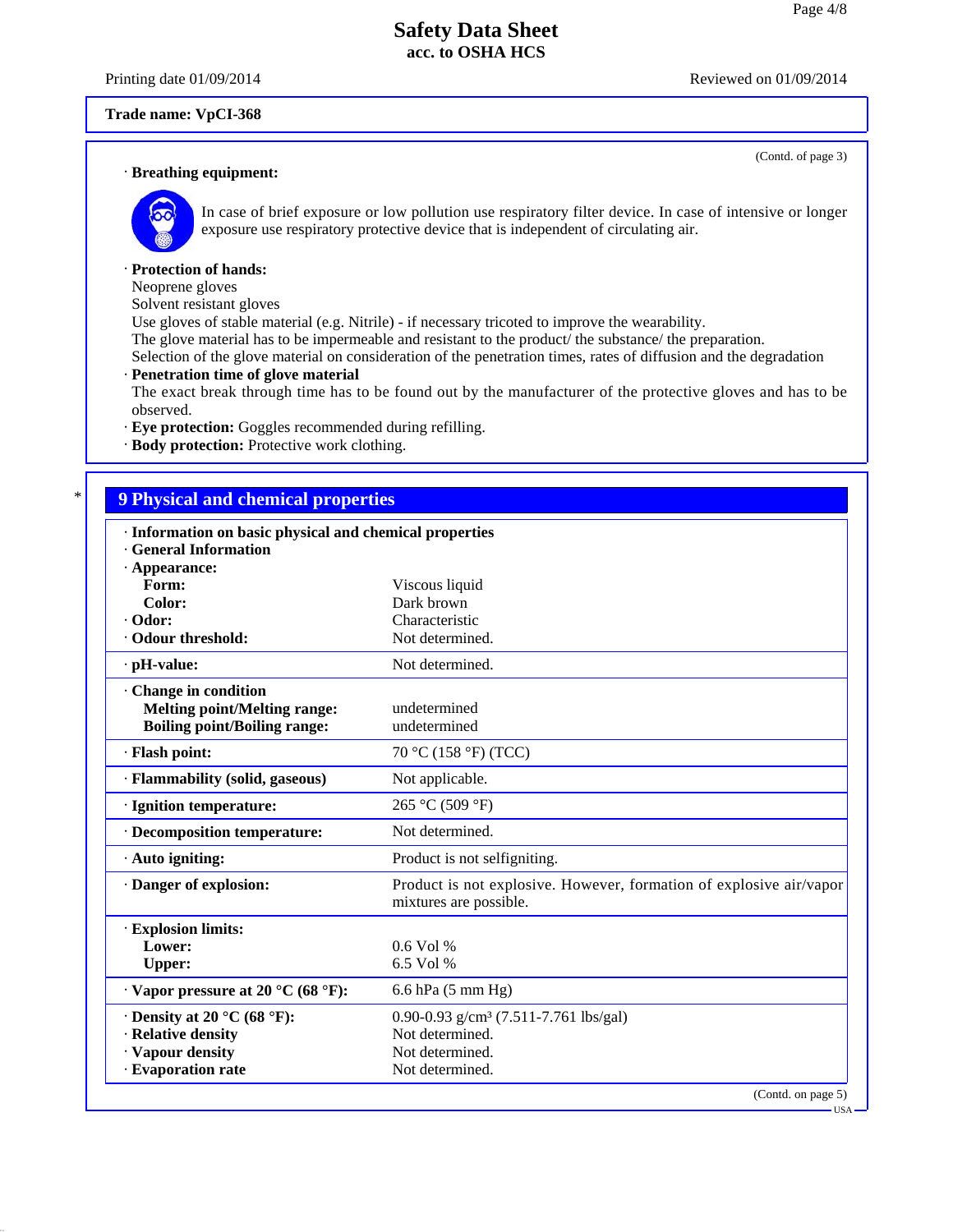Printing date 01/09/2014 **Reviewed on 01/09/2014** Reviewed on 01/09/2014

**Trade name: VpCI-368**

|                                                                                      | (Contd. of page 4)                                                                                                                                    |
|--------------------------------------------------------------------------------------|-------------------------------------------------------------------------------------------------------------------------------------------------------|
| $\cdot$ Solubility in / Miscibility with<br>Water:                                   | Not miscible or difficult to mix                                                                                                                      |
| · Partition coefficient (n-octanol/water): Not determined.                           |                                                                                                                                                       |
| · Viscosity:<br>dynamic:<br>kinematic at 22 $\rm{^{\circ}C}$ (72 $\rm{^{\circ}F})$ : | Not determined.<br>1000-2000 cP (ASTM D 2196-99)                                                                                                      |
| · Solvent content:<br><b>Organic solvents:</b>                                       | $35-40%$                                                                                                                                              |
| Solids content:<br>$\cdot$ Other information                                         | $60 - 65 %$<br>The above data are typical values and do not constitute a specification.<br>Vapor pressure data are calculated unless otherwise noted. |

# **10 Stability and reactivity**

- · **Reactivity**
- · **Chemical stability**
- · **Thermal decomposition / conditions to be avoided:** No decomposition if used according to specifications.
- · **Possibility of hazardous reactions** No dangerous reactions known
- · **Conditions to avoid** No further relevant information available.
- · **Incompatible materials:** No further relevant information available.
- · **Hazardous decomposition products:** No dangerous decomposition products known

# **11 Toxicological information**

· **Information on toxicological effects**

· **Acute toxicity:**

## · **LD/LC50 values that are relevant for classification:**

### **64742-88-7 Solvent naphtha (petroleum), medium aliph.**

| Oral   | LD50 | $\sim$ 500 mg/kg (rat)               |
|--------|------|--------------------------------------|
| Dermal | LD50 | $\frac{1}{3000}$ mg/kg (rab)         |
|        |      | Inhalative $LC50/4 h$ >14 mg/l (rat) |

| • Components  | <b>Type</b> | Value               | <b>Species</b> |
|---------------|-------------|---------------------|----------------|
| Alkyltriazole | $LD-50$     | $675 \text{ mg/kg}$ | Rat            |

- · **Primary irritant effect:**
- · **on the skin:** Repeated or prolonged skin contact with this product may produce skin irritation.
- · **on the eye:** May be irritating.
- · **Sensitization:** No sensitizing effects known.
- · **Additional toxicological information:**
- The product is not subject to classification according to the calculation method of the General EU Classification Guidelines for Preparations as issued in the latest version:
- When used and handled according to specifications, the product does not have any harmful effects according to our experience and the information provided to us.

#### · **Carcinogenic categories**

## · **IARC (International Agency for Research on Cancer)**

None of the ingredients is listed.

(Contd. on page 6)

USA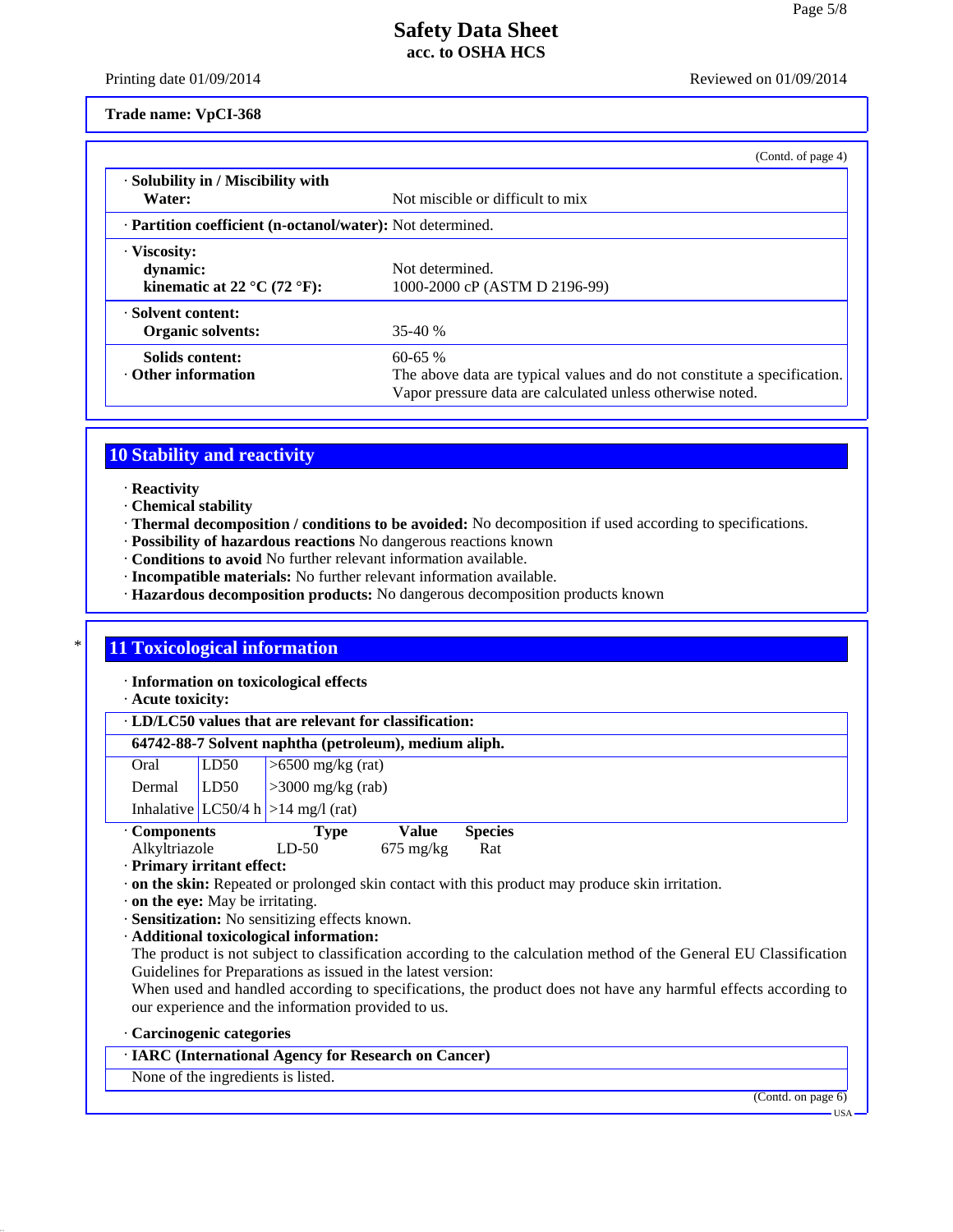Printing date 01/09/2014 **Reviewed on 01/09/2014** Reviewed on 01/09/2014

**Trade name: VpCI-368**

(Contd. of page 5)

# · **NTP (National Toxicology Program)**

None of the ingredients is listed.

# **12 Ecological information**

- · **Toxicity**
- · **Aquatic toxicity:** No further relevant information available.
- · **Persistence and degradability** No further relevant information available.
- · **Behavior in environmental systems:**
- · **Bioaccumulative potential** No further relevant information available.
- · **Mobility in soil** No further relevant information available.
- · **Additional ecological information:**
- · **General notes:**
- Water hazard class 2 (Self-assessment): hazardous for water.



Do not allow product to reach ground water, water course or sewage system.

Danger to drinking water if even small quantities leak into the ground.

- · **Results of PBT and vPvB assessment**
- · **PBT:** Not applicable.
- · **vPvB:** Not applicable.
- · **Other adverse effects** No further relevant information available.

# **13 Disposal considerations**

· **Waste treatment methods**

· **Recommendation**

Delivery of waste oil to offically authorized collectors only.



Must not be disposed of together with household garbage. Do not allow product to reach sewage system.

· **Uncleaned packagings:**

· **Recommendation:** Disposal must be made according to official regulations.

| ⋅ UN-Number                  |      |  |
|------------------------------|------|--|
| · DOT, ADR, ADN, IMDG, IATA  | Void |  |
| · UN proper shipping name    |      |  |
| · DOT, ADR, ADN, IMDG, IATA  | Void |  |
| · Transport hazard class(es) |      |  |
| · DOT, ADR, ADN, IMDG, IATA  |      |  |
| · Class                      | Void |  |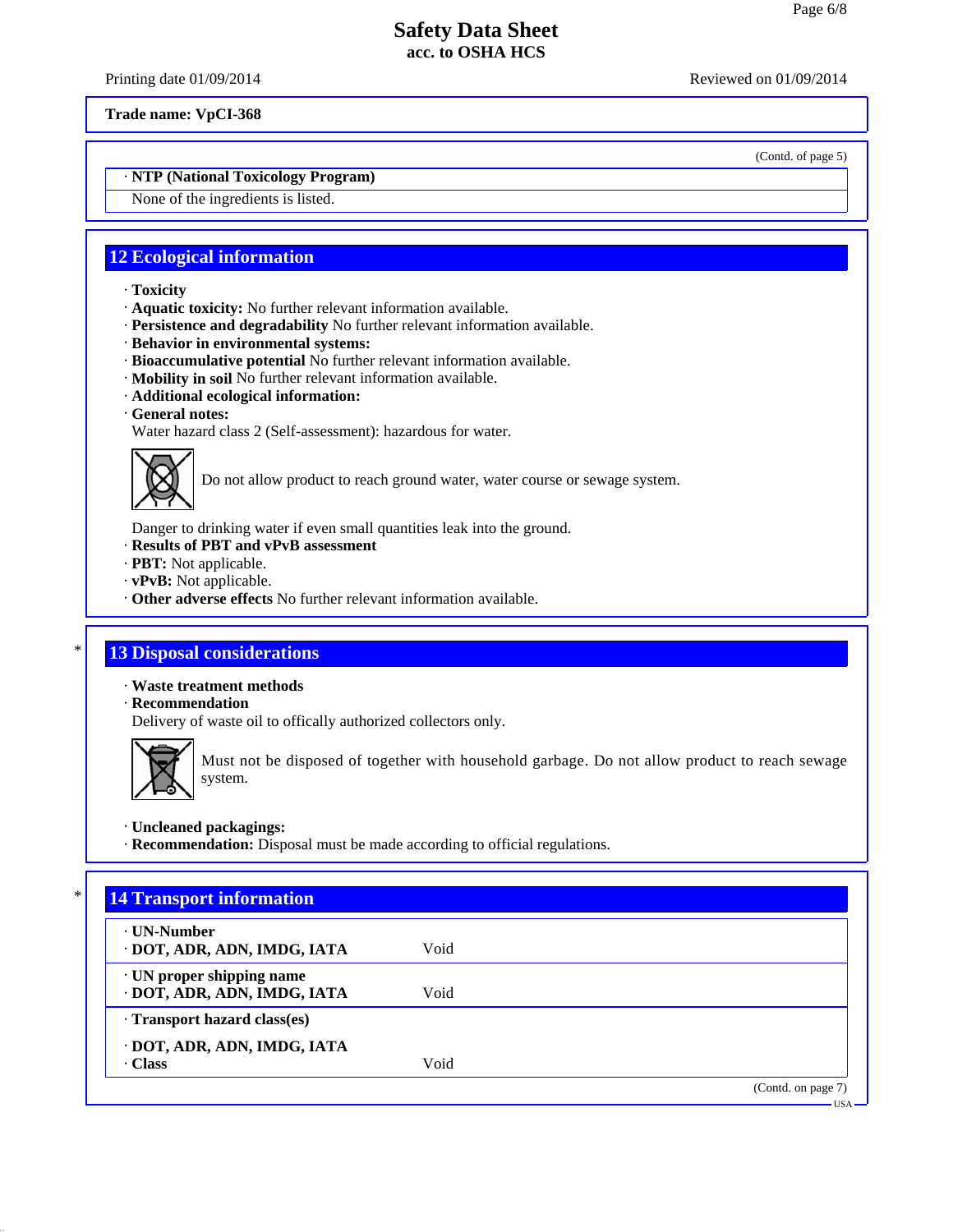Printing date 01/09/2014 **Reviewed on 01/09/2014** Reviewed on 01/09/2014

**Trade name: VpCI-368**

|                                                                                                      |                 | (Contd. of page 6) |
|------------------------------------------------------------------------------------------------------|-----------------|--------------------|
| · Packing group<br>· DOT, ADR, IMDG, IATA                                                            | Void            |                    |
| <b>Environmental hazards:</b><br>· Marine pollutant:                                                 | N <sub>0</sub>  |                    |
| · Special precautions for user                                                                       | Not applicable. |                    |
| Transport in bulk according to Annex II of<br><b>MARPOL73/78 and the IBC Code</b><br>Not applicable. |                 |                    |
| · UN "Model Regulation":                                                                             |                 |                    |

# **15 Regulatory information**

· **Safety, health and environmental regulations/legislation specific for the substance or mixture**

· **SARA Section 355 (extremely hazardous substances)**

None of the ingredients is listed.

· **SARA Section 313 (specific toxic chemical listings)**

None of the ingredients is listed.

#### · **TSCA (Toxic Substances Control Act)**

All ingredients are listed.

#### · **Prop 65 - Chemicals known to cause cancer**

None of the ingredients is listed.

#### · **Cancerogenity categories**

· **EPA (Environmental Protection Agency)**

None of the ingredients is listed.

· **NIOSH-Ca (National Institute for Occupational Safety and Health)**

None of the ingredients is listed.

· **OSHA-Ca (Occupational Safety & Health Administration)**

None of the ingredients is listed.

· **GHS label elements** Void

· **Hazard pictograms** Void

· **Signal word** Void

· **Hazard statements** Void

· **National regulations**

· **Technical instructions (air):**

| lass   Share in % |
|-------------------|
| 40 O              |

· **Chemical safety assessment:** A Chemical Safety Assessment has not been carried out.

# **16 Other information**

This information is based on our present knowledge. However, this shall not constitute a guarantee for any specific product features and shall not establish a legally valid contractual relationship.

Cortec Corporation does not warranty any translation of this SDS not created by Cortec Corporation.

(Contd. on page 8)